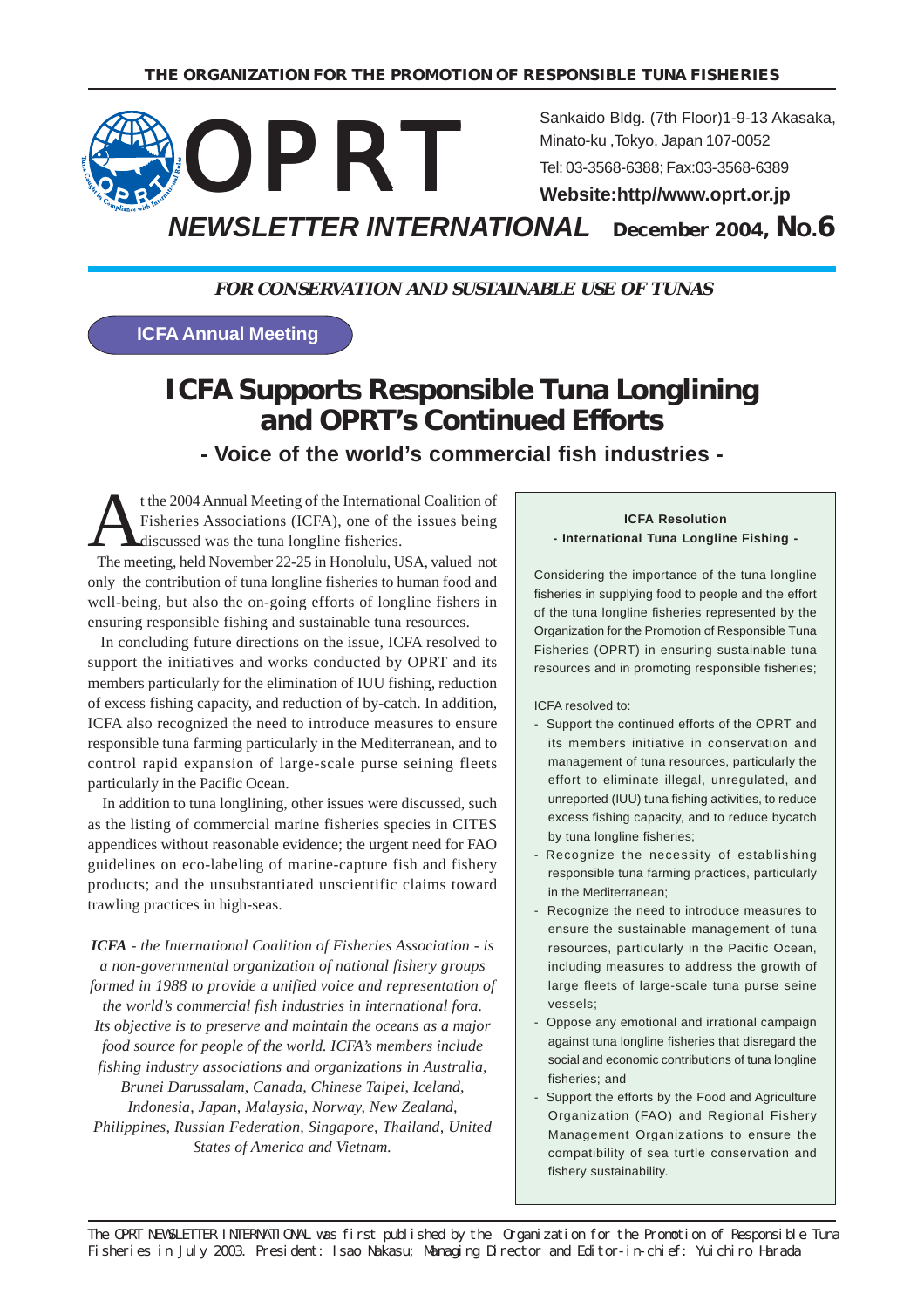### **OPRT Activities**

# **Tuna statistic course organized for IOTC members**

 From November 15 to December 14, 2004, the Overseas Fishery Cooperation Foundation (OFCF), in collaboration with the National Research Institute of Far Seas Fisheries (NRIFSF), organized a training course on Fisheries Resource Management for three participants, one each from Iran, India and Mauritius. The course is part of the collaborative initiatives by OFCF and the Indian Ocean Tuna Commission (IOTC) to improve statistical systems for tunas in the coastal IOTC member countries; and during the one-month period, the trainees were trained on various aspects of Japanese fisheries, including data collection and utilization for sustainable fisheries resource management with a special focus on tuna fisheries.

 During the course, Mr. Yuichiro Harada, OPRT Managing Director, gave a lecture under the topic of management of



tuna fisheries, and the activities of OPRT in promotion of responsible tuna fisheries. The emphasis was given that the effective management for highly migratory species like tuna requires international cooperation; and that there are several regional organizations such as IATTC, ICCAT, CCSBT, IOTC and WCPFC working toward this direction. Harada stressed the importance of full understanding and cooperation from all tuna stakeholders, covering from fishers to traders, processors and consumers, in ensuring sustainability of tuna resources. He also expressed appreciation for IOTC's effort in 2003 in restricting the increase of fishing capacity of its member countries, particularly those having more than 50 vessels registered under the IOTC positive list. This initiative is strongly in line with the FAO International Plan of Action for the Management of Fishing Capacity, which is also one of the OPRT's priority goals.

 During the course, the real hands-on (rather to be called mouth-on) session - the tasting of sashimi and sushi tuna was arranged. At the sushi restaurant, trainees were served with tuna menus of various species, parts and ways of cooking. Although some of the trainees had experienced the Japanese traditional dishes before, they were all impressed with these unique traditional fish eating cultures, and enjoyed all the tasty dishes. "Tuna resources are important marine resources of the world, and it is necessary to ensure sustainable use of the resources through international management cooperation," they all concluded.

# **Responsible tuna fisheries promoted by fish retailers**

 OPRT, in collaboration with its members - the All Japan Fish Retailers Union and the National Liaison Committee of Consumers Organizations of Japan -, is now promoting the campaign on consumption of 'natural frozen tuna' for Japanese public through over 15,000 fish retail shops throughout Japan. Together with the promotion, sets of pamphlets with information on OPRT activities, Q&A about tuna, and natural tuna recipes were given to consumers. Through this, consumers would learn how tunas are caught, and OPRT's efforts in ensuring sustainable tuna resources.

 The campaign started on December 2, 2004, for the duration of one month. It is expected that through the campaign and the given information, Japanese fish retailers and consumers would enhance their awareness on

the importance of the effort to conserve and manage tuna resources through responsible tuna fisheries.

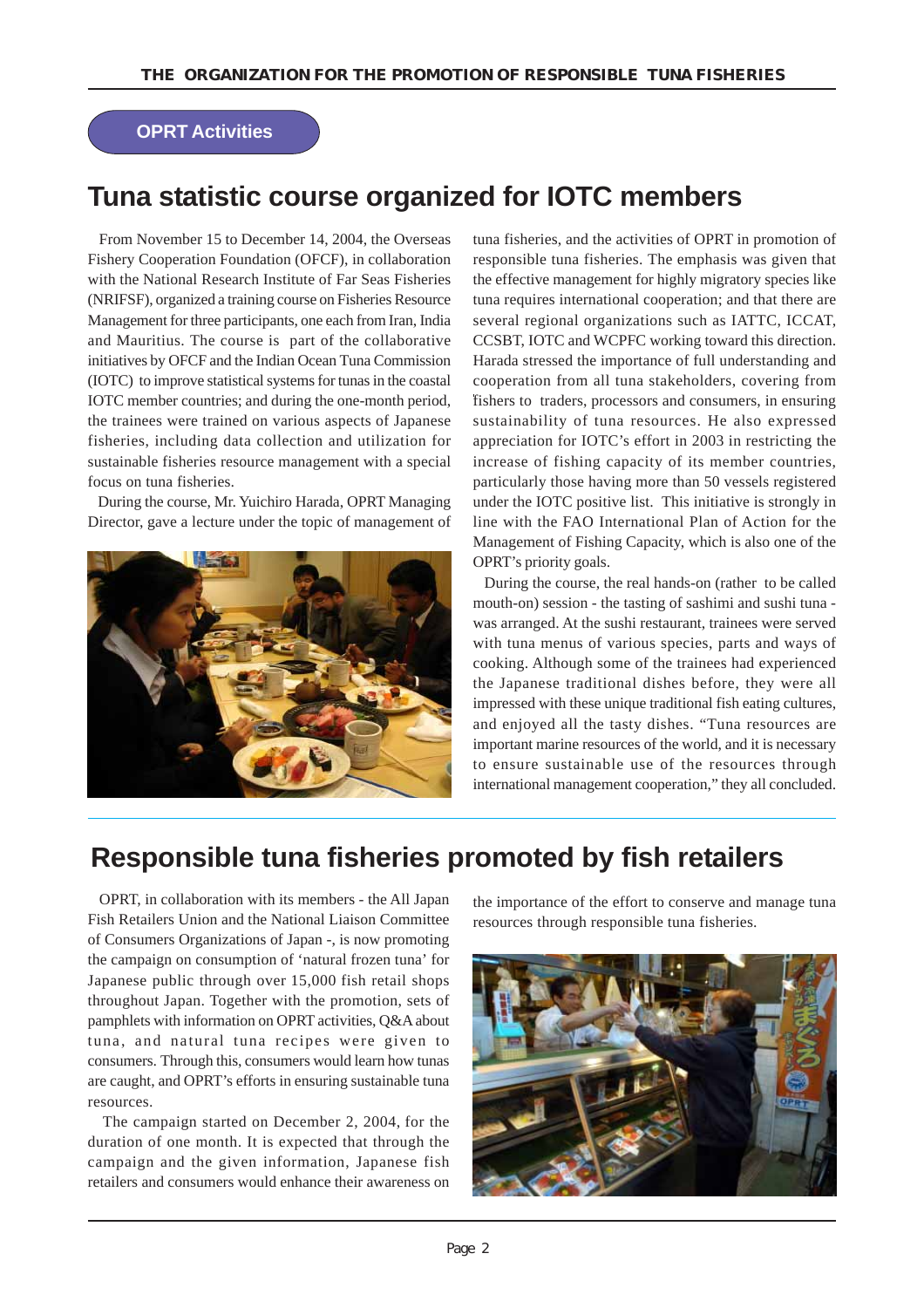### **Special Report**

# **Japanese fisheries … and the lesson learned**

#### *By Nualanong Tongdee*

**Tokyo, Japan** *– Is it possible for people to really understand the deeply-rooted Japanese heritage in traditional fisheating culture within a short while? For people with different historical background, probably not that easy. But given a chance to be here and there and visit many Japanese fisheries institutions and people, I started to have a glimpse of how important these vulnerable but renewable resources meant not only for the people here in Japan, but probably all over the world.*

 Among the 192 independent states of the world, Japan is probably among countries with the most unique and longest tradition in utilizing marine resources. Surrounded by the sea on all sides, fisheries have been prospering here from olden times. Japan's fisheries production reached its peak of 12.8 million tons in 1982, accounting for approximately 6% of the world's total, and constituted for 80% of the domestic consumption. However; shortly after, due to the increasing world's fishing efforts, the drastic decline in fishery resources, and the establishment of exclusive economic zones (EEZs) of the world's coastal states; the Japanese fisheries production has been declining; and Japan has become even more dependent on imported fish.

 From past to present, more than half of the Japanese fish-based food came from off-shore and far sea areas. There are several fisheries issues for a country like Japan with a long history; and, all come to one single conclusion of how to achieve sustainable utilization of fishery resources, ensuring them to benefit the generations to come the way they did or are doing now.



weighing frozen tunas at fish market

#### **Japan and sustaining of tuna industry**

 The traditional well-recognized fish-eating custom – sushi and sashimi – makes Japan become the largest tuna consumer of the world. In 2000, the world total tuna production reached 1.9 million tons; of which one-third were targeted at the Japanese market. These figures probably give a clue to understanding the importance of tuna fisheries for Japan.

 Several management organizations have been established for major tuna fishing grounds all over the world, and the maximum sustainable yields have been set for tuna stocks. As the world's top tuna market, Japan recongized its responsibility to exert utmost effort in ensuring sustainable utilization of tuna, and therefore enacted the Tuna Management Act in 1996. In view of Japan's historically unique position in the world's tuna fisheries and consumption, the Act aims to '*contribute*



Auction section for frozen tunas at Tsukiji

*to the sustainable development of tuna fisheries and the stable of tuna products, through implementing measures necessary to promote the conservation and management of tuna stocks in order to cope with the recent conditions and trends of tuna stocks, the development of international cooperation for the conservation and management of tuna stocks and the rapid change of the environment relating to tuna fisheries*'.

 In 2001 Japan supported the establishment of the Organization for the Promotion of Responsible Tuna Fisheries (OPRT), which now has, as its members, over 90% of large tuna longline vessels in the world. Over the past three years, OPRT has been focusing activities on the elimination of the IUU/FOC vessels and the reduction of excess fishing capacity (for tuna longline). It has also been coping with other concerns e.g. by-catch in tuna longlining, the need of controlling measures for tuna purse seine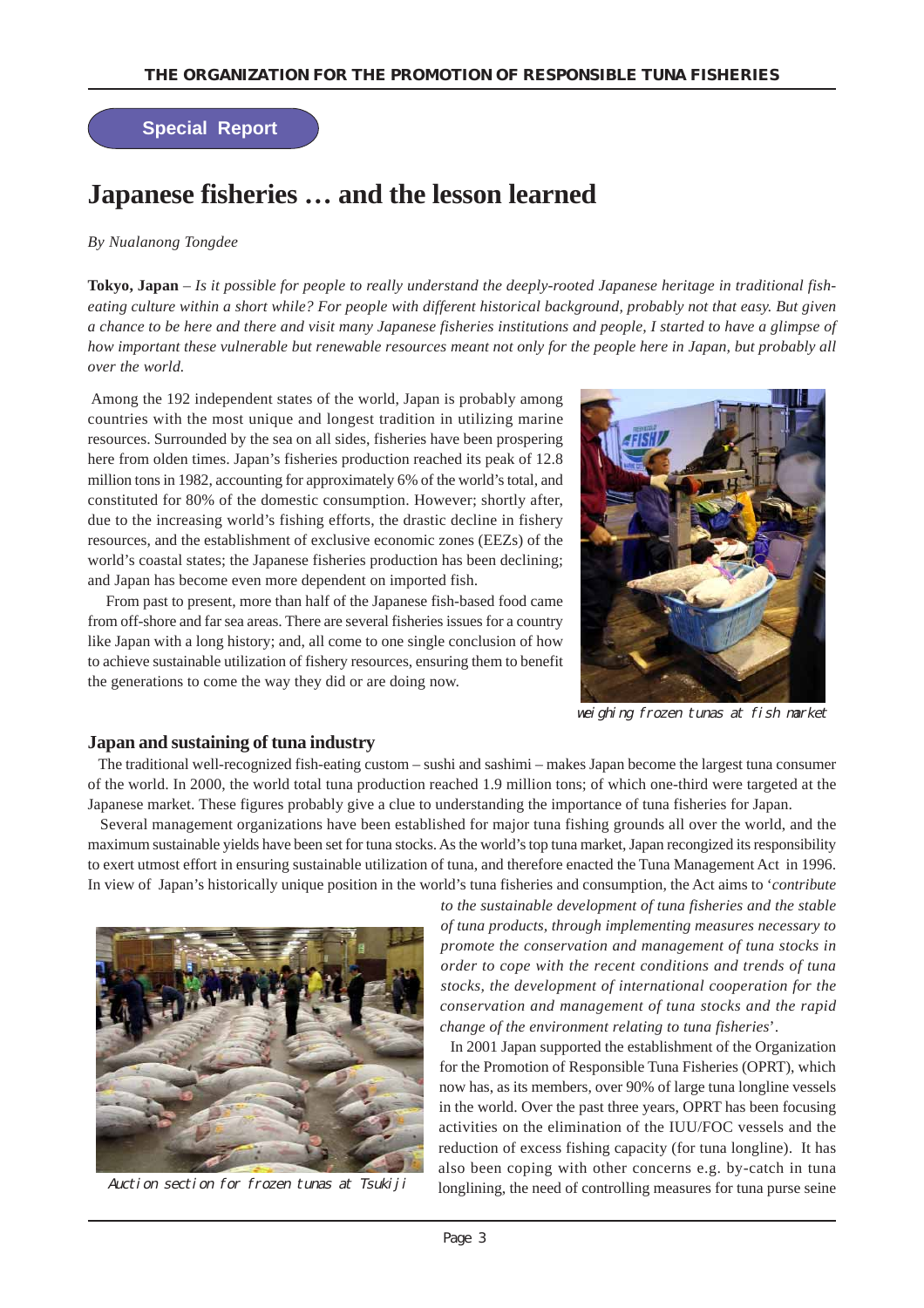operation, and the rapid expansion of tuna farming particularly in the Mediterranean area. The approach to eliminate IUU/ FOC vessels through implementation of the positive list scheme (first introduced by ICCAT in 2002) has been strongly supported by OPRT, and proves to be highly successful as it prevents trading of tunas from these vessels in the international market including Japan.

 However, despite all the above mentioned efforts, some species such as Atlantic bluefin tuna and Southern bluefin tuna still require strict catch limitation. This presents a big challenge to many countries, particularly Japan, to find the way how sustainable fisheries could be achieved.

#### **How could sustainable fisheries be achieved?**

 As mentioned in the beginning, the experiences in Japanese fisheries all led to one single conclusion. But, how *could sustainable fisheries* be achieved? Considering the importance of fisheries to well-being of the humankind, Japan has been seeking the best way to sustain the utilization of these resources, and believes that the best way to do so is to use 'scientific information' and proper management. It is therefore very crucial that all fisheries management should be based on the best available scientific evidence, or put simply, it should be based on facts, not sentiment. And as many of these resources are highly migratory species, living in the trans-boundary areas, it is also necessary that activities targeting these stocks should be fully regulated under the international fisheries management scheme, thus allowing the resources to be managed effectively and sustainably.

The article was written by Ms. Nualanong Tongdee, the Information Officer of SEAFDEC, during her human resource development program in Japan which included visits to various fisheriesinstitutions, associations, private sectors, and exchanging views with many people.

\*\*\*\*\*\*\*\*\*\*\*\*\*\*\*\*\*\*\*\*\*\*\*\*\*\*\*\*\*\*\*\*\*\*\*

------------------------

---------------

#### *Tsukiji – the Japanese tuna wholesale market*

The largest wholesale market in Japan, Tsukiji market started its operation in 1935. Although the market is widely known as a 'fish' market, it is also an important market channel for fruits and vegetablesl.

Tuna, fresh and frozen from longline operations all over the world, is among various categories of marine products



traded here. Frozen tunas are landed at ports as Shimizu, Yaizu, or Misaki\* , while some of the fresh ones come via Narita Airport, and transported to Tsukiji. Fish are loaded at night, checked for hygienic standard, ready for the wholesale auction as early as 5 a.m., and all sold out by not later than 10 a.m.

*auction*

*For more information, visit www.oprt.or.jp.*

*\* see more information from visiting Misaki port in the next issue.*

#### **Moves of International Organizations**

## **ICCAT**

#### **ICCAT announced positive list for tuna farming**

- the first step for Responsible Tuna Farming

 With the rapid increasing development of Bluefin tuna farming activities especially in the Mediterranean area, the International Commission for the Conservation of Atlantic Tunas (ICCAT) adopted the recommendation, in 2003, that '*the Commission shall establish and maintain the record of farming facilities authorized to operate for farming of* *bluefin tuna caught in the Convention area*'--the so-called positive list scheme for Bluefin tuna farming.

 Following up last year's recommendation, ICCAT announced in November 2004 the positive list of Bluefin tuna farming facilities through its website (http:// www.iccat.es/ffb.htm). Information, including registered countries, farming facilities, owners, operators, farming locations and production capacities, was published. In response to ICCAT initiative on the issue, starting from December 22 this year, the Japanese government will implement the measure to eliminate the import of farmed Bluefin tuna not under the positive list.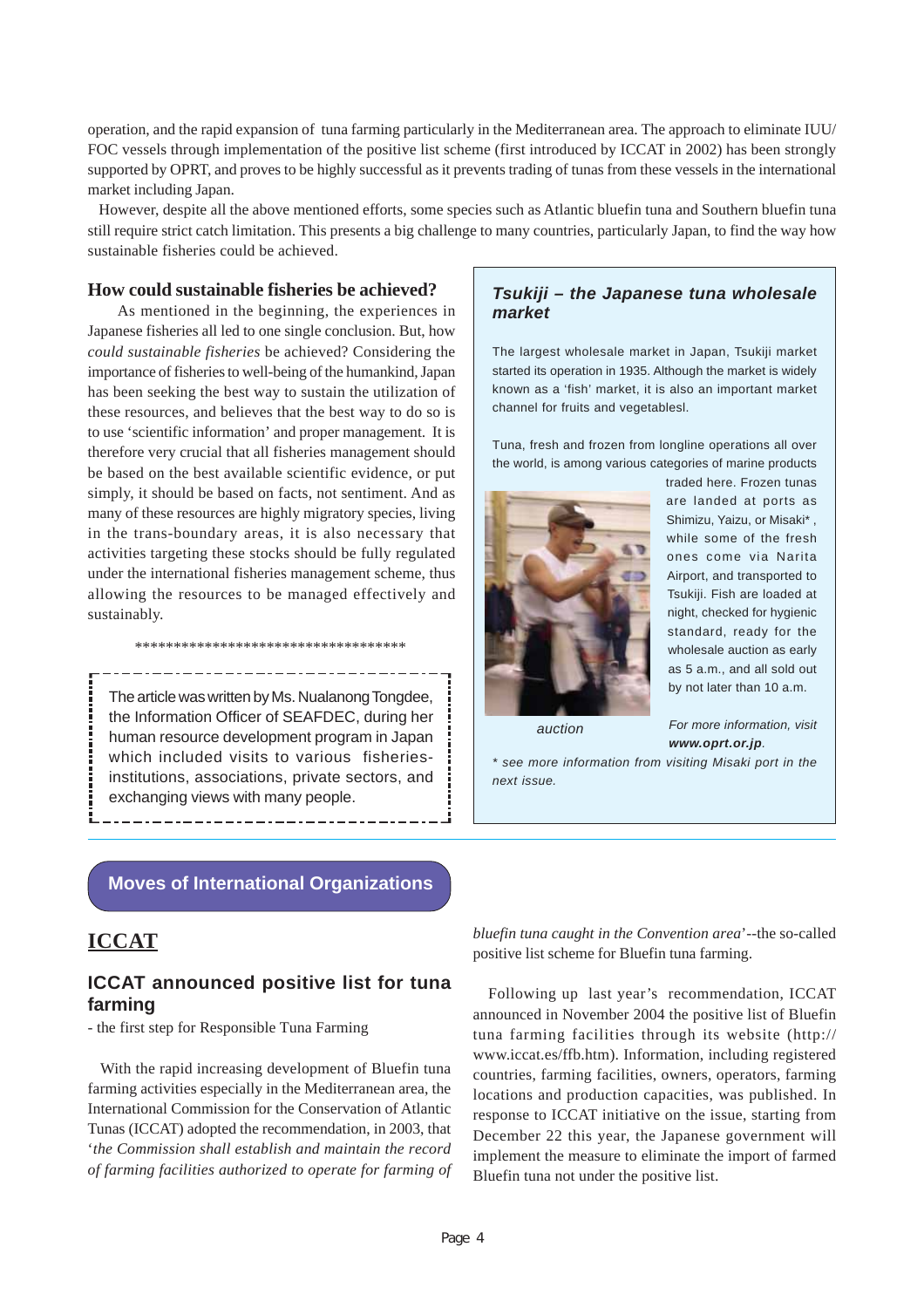It is expected that the positive listing for tuna farming would create the effective management measures that would allow responsible and sustainable development of Bluefin tuna farming, and would eventually strengthen the management scheme for sustainable utilization of Bluefin tuna as a whole.

### **Big-eye overfishing addressed**

 At the 2004 Annual Meeting of ICCAT, organized in November, 15-22 in New Orleans, USA, the overfishing and laundering of Bigeye tuna was among the hottest issues. ICCAT adopted the recommendation of a multi-year conservation and management programme for Bigeye tuna, starting from 2005 to 2008.

 The measures recommended are: 1) the restriction of fishing capacity for vessel larger than 24 meter LOA (*see the box*); 2) the limitation of total allowable catch not to exceed 90,000 tons for each of the four year period; and 3) the closure of purse seiners and baitboats for one-month (1-30 November of each year) in the Gulf of Guinea in order to protect the Bigeye stock, particularly juvenile fish.

 In addition, the ICCAT Compliance Committee reviewed the status of implementation of management measures by countries, and the case of tuna laundering by fishing vessels from Chinese Taipei was discussed. If Chinese Taipei could not rectify the situation by next year, trade sanction would be imposed.

 The current sanctions against Equatorial Guinea, Cambodia and Sierra Leone were lifted, while those against Bolivia and Georgia are continued.

#### **ICCAT recommendation on number of Bigeye vessels**

- Limiting number of fishing vessels to the average number of vessels having fished Bigeye tuna in the Convention area in 1991 and 1992
- Limiting number of fishing vessels of the following countries:

| Count ry         | 2004  | 2005-2008 |
|------------------|-------|-----------|
| Chi na           | 60LL  | 45H       |
| Phi l i ppi nes  | 5LL   | ЯI        |
| Chi nese Tai pei | 125LL | 98I I     |
| Panana           | 3PS   | 3PS       |

*LL: Longline vessels; PS: Purse seine vessels*

## **FAO**

## **Guidelines for sea turtle conservation prepared for next COFI**

 The FAO Technical Consultation on sea turtle conservation and interaction with fishing operations was organized from November 29 to December 2, 2004, in Bangkok, Thailand; and was participated in by representatives from 35 countries, including USA, Japan and Thailand, as well as regional fisheries management organizations and NGOs.

 The consultation focused on the current status of sea turtles, the by-catch issues, and the necessary measures to be introduced. The Consultation adopted a guidelines to reduce sea turtle mortality in fishing operations, covering measures for various fishing operations.

 As for longline fisheries, the use of circle hook and the equipments for releasing sea turtle by-catch are recommended. The guidelines are to be submitted to the next meeting of FAO Committee on Fisheries (COFI) scheduled for March 2005.

 The need was also recognized to consider other aspects than fisheries such as habitat/nesting beach protection in ensuring conservation of sea turtles.

## **CCSBT**

## **Positive list coverage expanded at CCSBT11**

 At the 11th Annual Meeting of the Commission for the Conservation of Southern Bluefin Tuna (CCSBT) held in Pusan, Korea, from October 19 to 22, 2004, a resolution was adopted to revise and expand the coverage of the positive list, which currently covers only the fishing vessels over 24 meters in length, to all the fishing vessels.

 Total Allowable Catch (TAC) agreed was as follows: **a) Members**

 It was agreed that TAC for the 2004/2005 fishing season be kept at the the same level as for the previous year as follows:

TAC: 14,030t

Japan: 6,065t ; Australia: 5,265t; New Zealand: 420t; Korea: 1,140t; Taiwan\*: 1,140t.

(\*Member of the CCSBT's Expanded Commission ) **b) Cooperating non-members**

The following maximum catches were set for the cooperating non-members and countries expected to join the above framework.

The Philippines: 50t ; South Africa: 30t; Indonesia: 800t